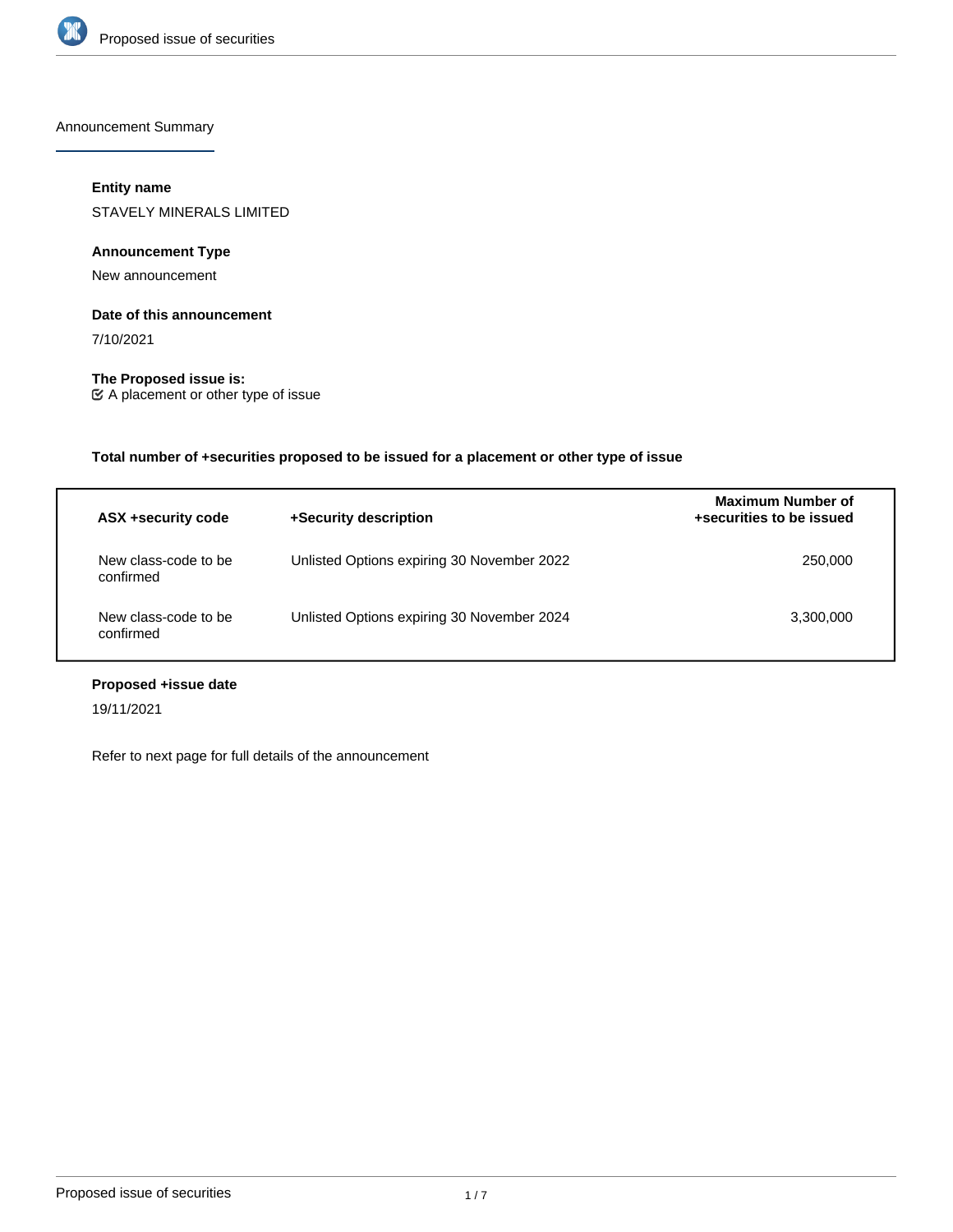

# Part 1 - Entity and announcement details

# **1.1 Name of +Entity**

# STAVELY MINERALS LIMITED

We (the entity named above) give ASX the following information about a proposed issue of +securities and, if ASX agrees to +quote any of the +securities (including any rights) on a +deferred settlement basis, we agree to the matters set out in Appendix 3B of the ASX Listing Rules.

If the +securities are being offered under a +disclosure document or +PDS and are intended to be quoted on ASX, we also apply for quotation of all of the +securities that may be issued under the +disclosure document or +PDS on the terms set out in Appendix 2A of the ASX Listing Rules (on the understanding that once the final number of +securities issued under the +disclosure document or +PDS is known, in accordance with Listing Rule 3.10.3C, we will complete and lodge with ASX an Appendix 2A online form notifying ASX of their issue and applying for their quotation).

**1.2 Registered Number Type**

**Registration Number**

33119826907

**1.3 ASX issuer code**

SVY

ABN

# **1.4 The announcement is**

New announcement

# **1.5 Date of this announcement**

7/10/2021

**1.6 The Proposed issue is:**

 $\mathfrak{C}$  A placement or other type of issue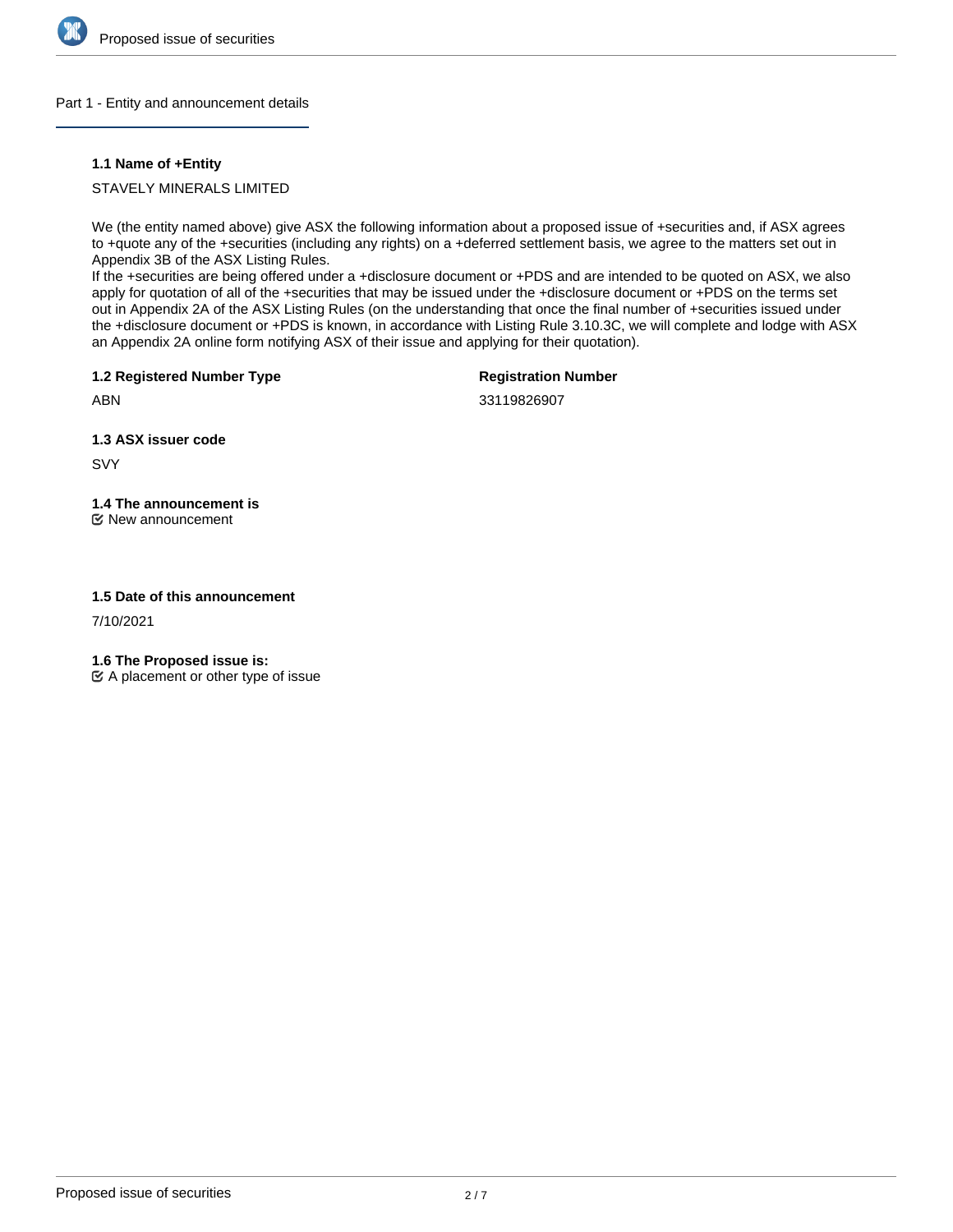

Part 7 - Details of proposed placement or other issue

Part 7A - Conditions

**7A.1 Do any external approvals need to be obtained or other conditions satisfied before the placement or other type of issue can proceed on an unconditional basis?** Yes

7A.1a Conditions

**Approval/Condition** +Security holder approval

12/11/2021

**Date for determination**

**Is the date estimated or actual?** Actual

**\*\* Approval received/condition met?**

#### **Comments**

Part 7B - Issue details

**Is the proposed security a 'New class' (+securities in a class that is not yet quoted or recorded by ASX) or an 'Existing class' (additional securities in a class that is already quoted or recorded by ASX)?** New class

**Will the proposed issue of this +security include an offer of attaching +securities?** No

Details of +securities proposed to be issued

**ISIN Code (if Issuer is a foreign company and +securities are non CDIs)**

| Have you received confirmation from Will the entity be seeking quotation<br>of the 'new' class of +securities on<br>ASX?<br>C⁄⊠ No |  |
|------------------------------------------------------------------------------------------------------------------------------------|--|
| +Security description                                                                                                              |  |
| Unlisted Options expiring 30 November 2022                                                                                         |  |
|                                                                                                                                    |  |

### **+Security type**

**Options**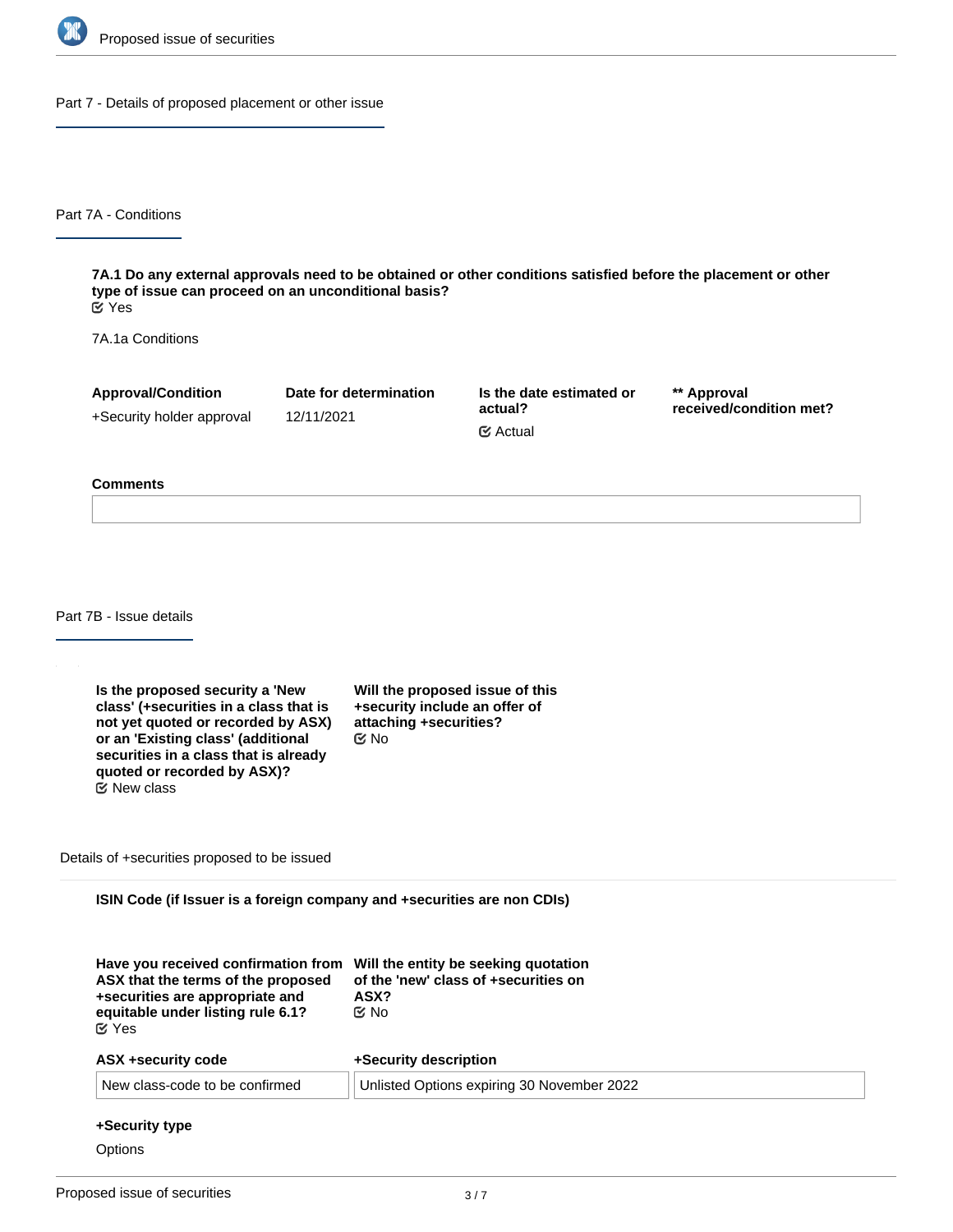

### **Number of +securities proposed to be issued**

250,000

### **Offer price details**

**Are the +securities proposed to be issued being issued for a cash consideration?** No

### **Please describe the consideration being provided for the +securities**

Sign-on Options to new Stavely Director, Robert Dennis.

# **Please provide an estimate of the AUD equivalent of the consideration being provided for the +securities**

15,975.000000

**Will all the +securities issued in this class rank equally in all respects from their issue date?** Yes

Options details

**+Security currency** AUD - Australian Dollar **Exercise price** AUD 0.6000

**Expiry date** 30/11/2022

# **Details of the type of +security that will be issued if the option is exercised**

**Other** 

# **Description**

Unlisted Options. Note exercise price is estimate. Exercise Price will be 135% of the Company share price calculated based on the five (5) day volume weighted average trading price preceding the date of issue (and including the day of issue).

# **Please provide a URL link for a document lodged with ASX setting out the material terms of the +securities proposed to be issued or provide the information by separate announcement.**

Refer to the Notice of Annual General Meeting <https://www.stavely.com.au/asx-announcements>

**Is the proposed security a 'New class' (+securities in a class that is not yet quoted or recorded by ASX) or an 'Existing class' (additional securities in a class that is already quoted or recorded by ASX)?** New class

**Will the proposed issue of this +security include an offer of attaching +securities?** No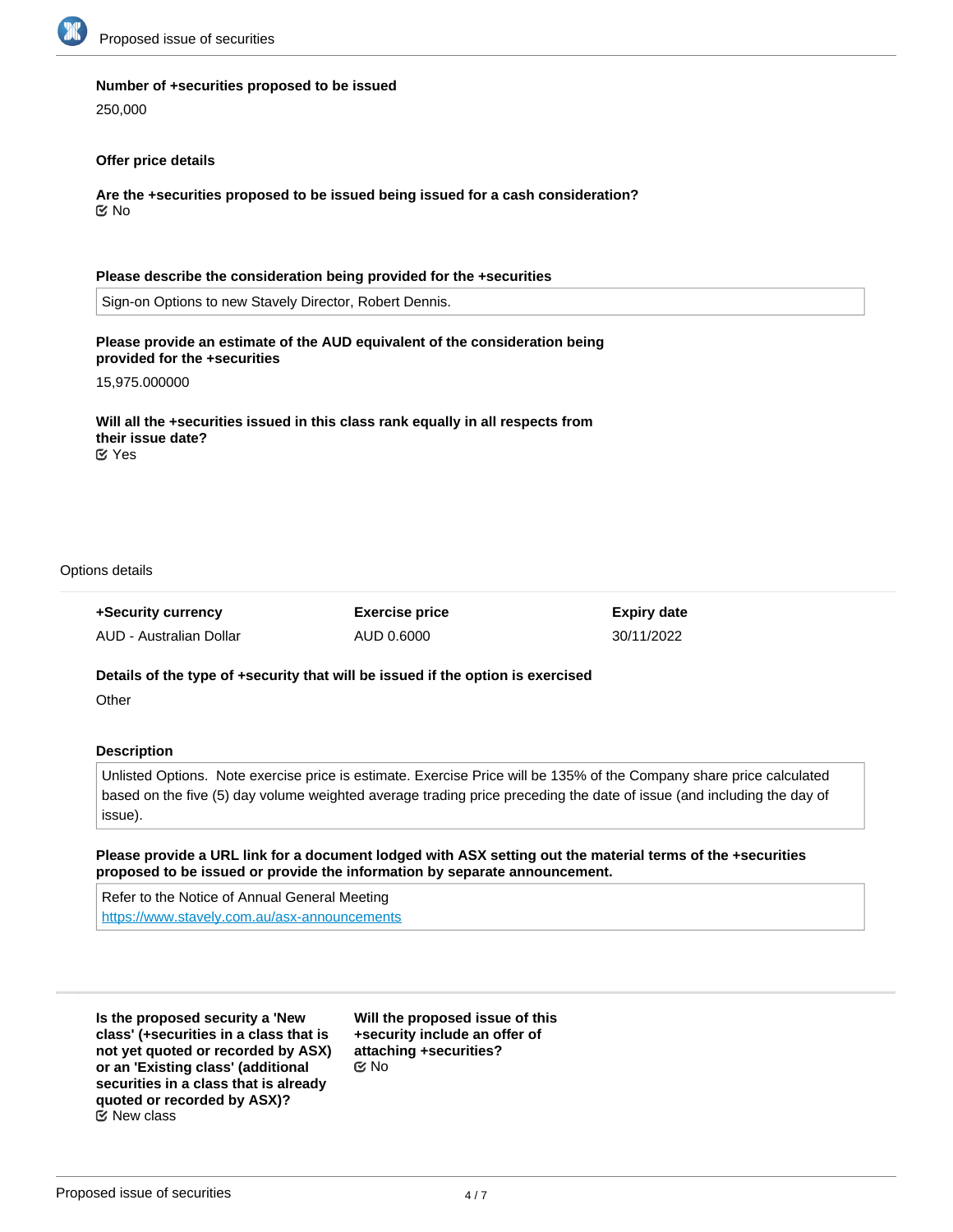

Details of +securities proposed to be issued

### **ISIN Code (if Issuer is a foreign company and +securities are non CDIs)**

| Have you received confirmation from Will the entity be seeking quotation<br>ASX that the terms of the proposed<br>+securities are appropriate and | of the 'new' class of +securities on<br>ASX? |
|---------------------------------------------------------------------------------------------------------------------------------------------------|----------------------------------------------|
|                                                                                                                                                   |                                              |
| equitable under listing rule 6.1?                                                                                                                 | ඦ No                                         |
| $\mathfrak{C}$ Yes                                                                                                                                |                                              |

| ASX +security code             | +Security description                      |
|--------------------------------|--------------------------------------------|
| New class-code to be confirmed | Unlisted Options expiring 30 November 2024 |

### **+Security type**

**Options** 

### **Number of +securities proposed to be issued**

3,300,000

### **Offer price details**

# **Are the +securities proposed to be issued being issued for a cash consideration?** No

### **Please describe the consideration being provided for the +securities**

The purpose for the issue of the Director Options is to provide an incentive component in the remuneration package for the Directors to align the interests of the Directors with those of Shareholders, to motivate and reward the performance and to provide a cost effective way for the Company to remunerate the Directors, which will allow the Company to spend a greater proportion of its cash reserves on exploration than it would if alternative cash forms of remuneration were given to the Directors.

### **Please provide an estimate of the AUD equivalent of the consideration being provided for the +securities**

445,500.000000

**Will all the +securities issued in this class rank equally in all respects from their issue date? EX** Yes

Options details

**+Security currency** AUD - Australian Dollar **Exercise price** AUD 0.6400

**Expiry date** 30/11/2024

# **Details of the type of +security that will be issued if the option is exercised**

**Other**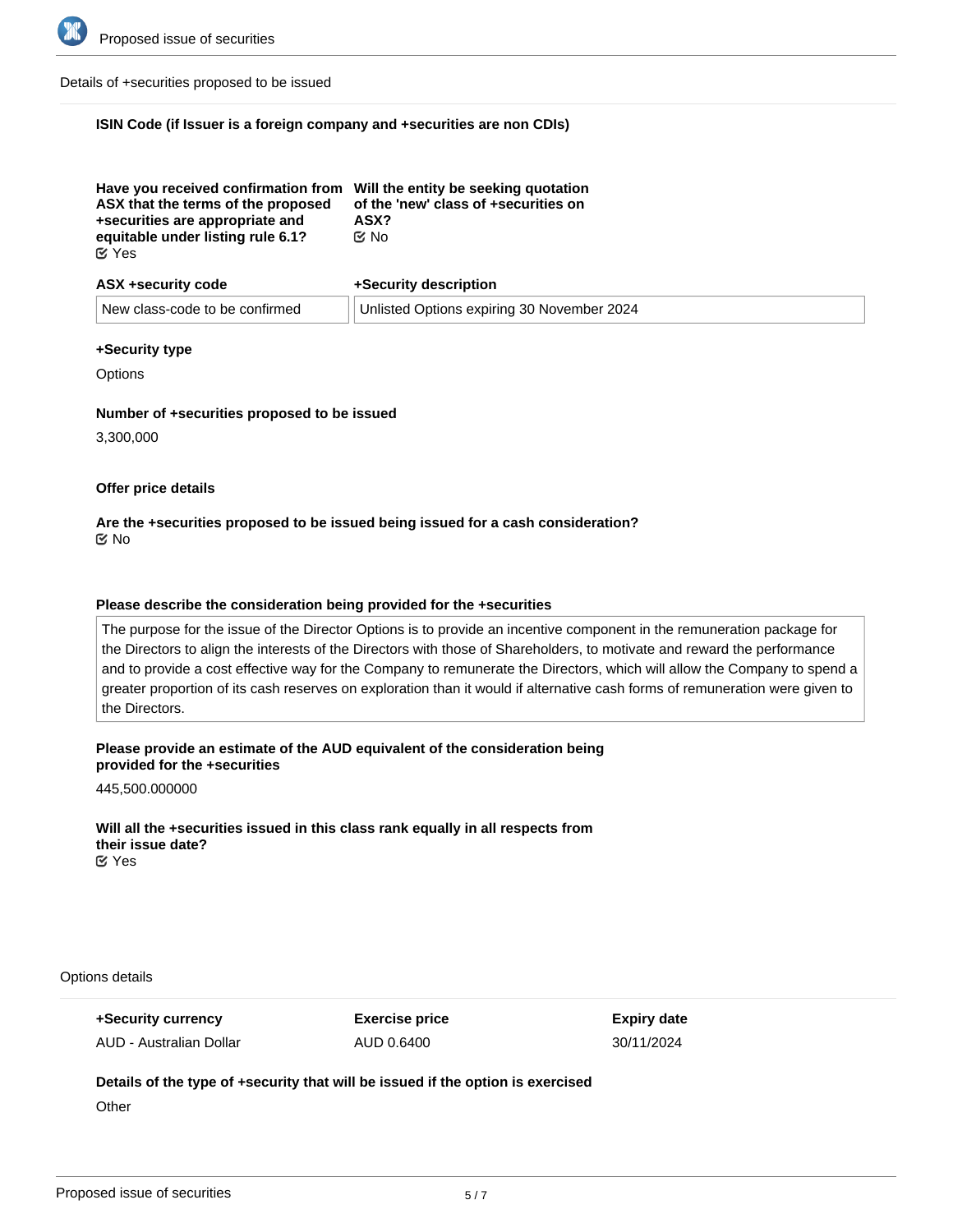

### **Description**

Unlisted Options. Note exercise price is estimate. Exercise Price will be 145% of the Company share price calculated based on the five (5) day volume weighted average trading price preceding the date of issue (and including the day of issue).

**Please provide a URL link for a document lodged with ASX setting out the material terms of the +securities proposed to be issued or provide the information by separate announcement.**

Refer to the Notice of Annual General Meeting <https://www.stavely.com.au/asx-announcements>

# Part 7C - Timetable

**7C.1 Proposed +issue date**

19/11/2021

Part 7D - Listing Rule requirements

**7D.1 Has the entity obtained, or is it obtaining, +security holder approval for the entire issue under listing rule 7.1?** Yes

**7D.1a Date of meeting or proposed meeting to approve the issue under listing rule 7.1**

12/11/2021

**7D.2 Is a party referred to in listing rule 10.11 participating in the proposed issue?** Yes

**7D.3 Will any of the +securities to be issued be +restricted securities for the purposes of the listing rules?** No

**7D.4 Will any of the +securities to be issued be subject to +voluntary escrow?** No

Part 7E - Fees and expenses

**7E.1 Will there be a lead manager or broker to the proposed issue?** No

**7E.2 Is the proposed issue to be underwritten?** No